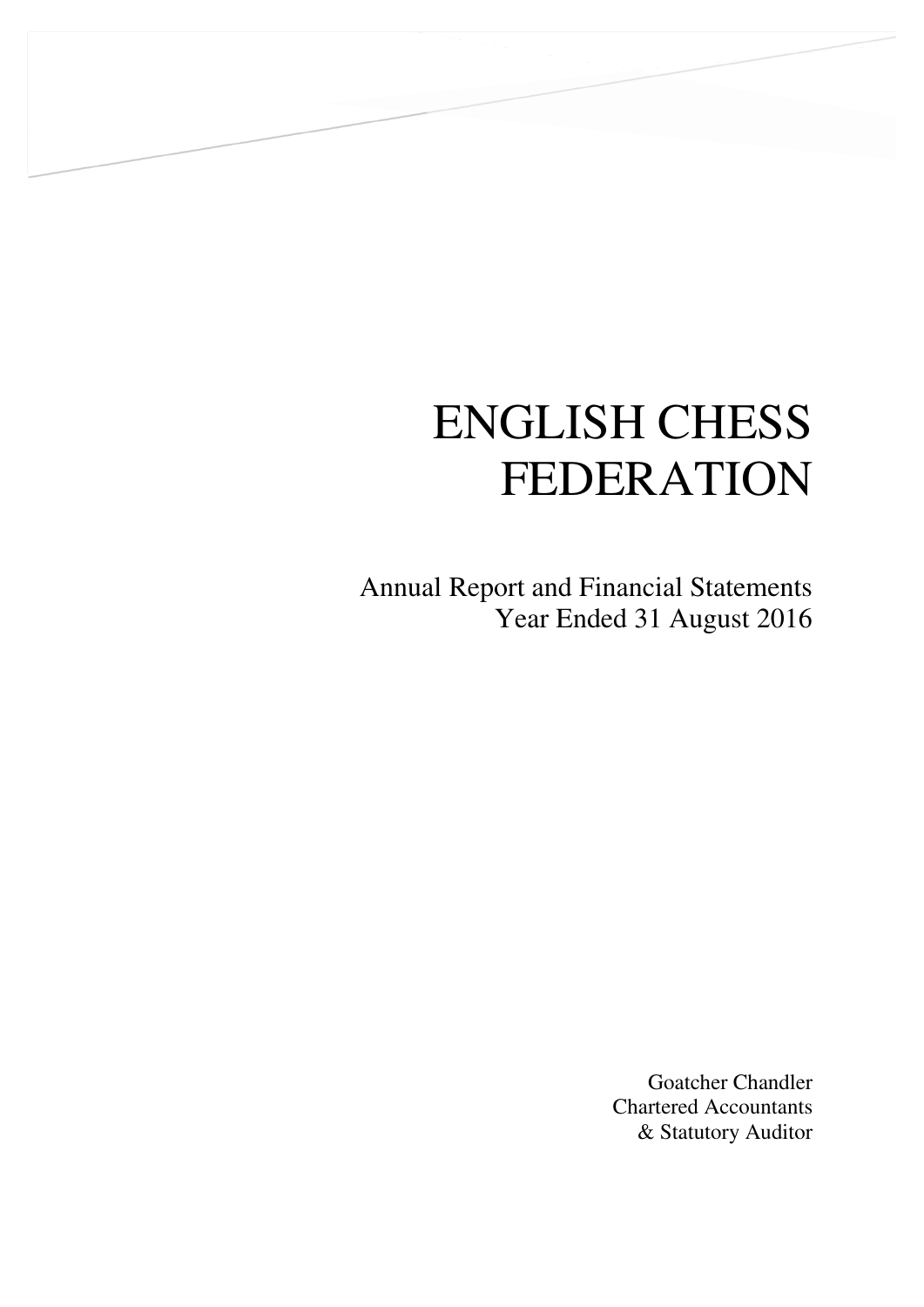# **CONTENTS OF THE FINANICAL STATEMENTS**

| Company information               |    |
|-----------------------------------|----|
| Directors' report                 | 2  |
| Independent Auditors' Report      | 5  |
| <b>Profit and Loss Account</b>    |    |
| <b>Balance Sheet</b>              | 8  |
| Notes to the Financial Statements | 10 |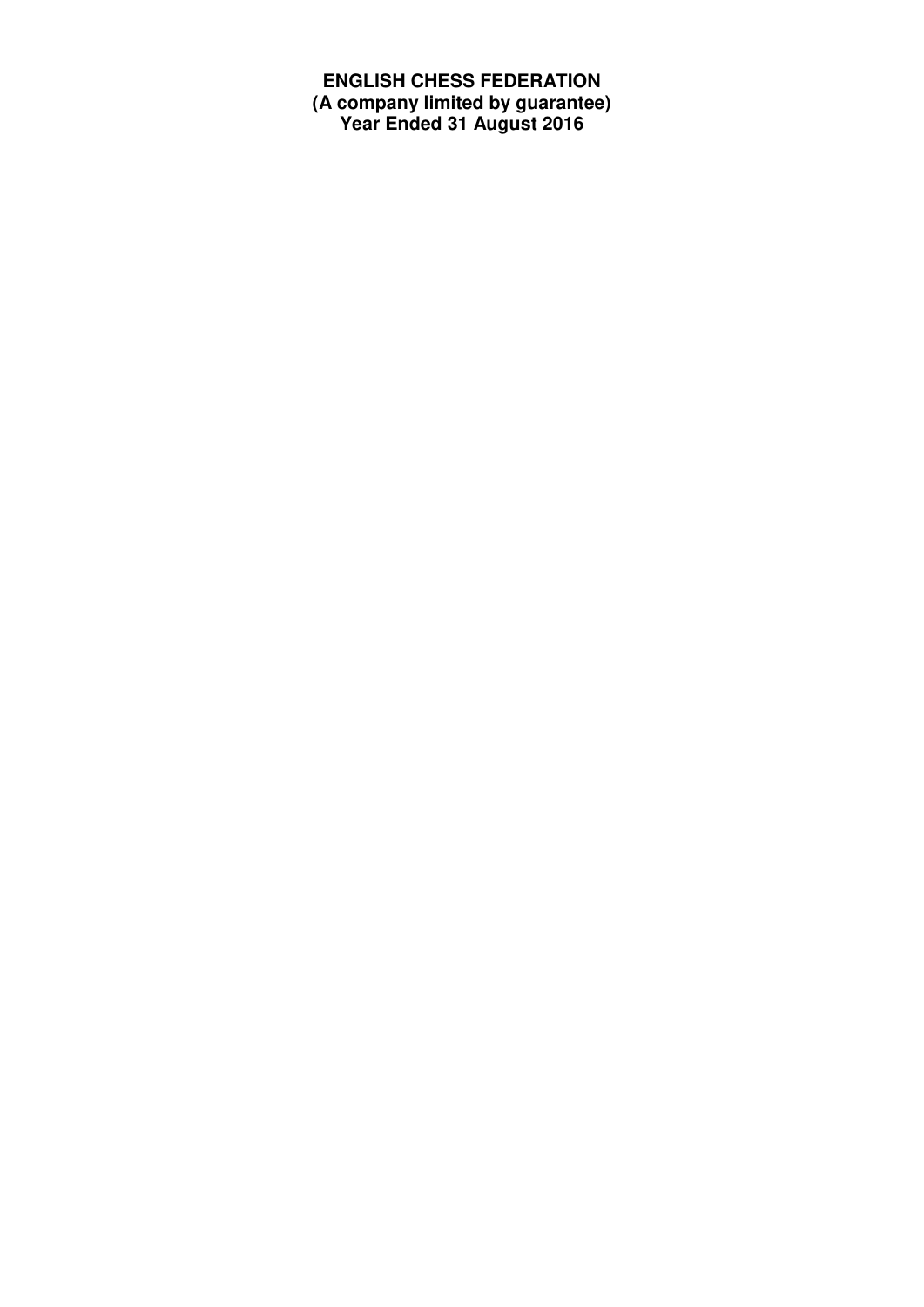# **COMPANY INFORMATION**

| <b>Registered Office</b>        | The Watch Oak<br>Chain Lane<br><b>Battle</b><br><b>East Sussex</b><br><b>TN33 0YD</b>                                                                                                                                                                                                                                           |  |
|---------------------------------|---------------------------------------------------------------------------------------------------------------------------------------------------------------------------------------------------------------------------------------------------------------------------------------------------------------------------------|--|
| Incorporated                    | In England & Wales<br>A Company limited by Guarantee                                                                                                                                                                                                                                                                            |  |
| <b>Company Number</b>           | 05293039                                                                                                                                                                                                                                                                                                                        |  |
| <b>Directors</b>                | D Lawson (President)<br>M Truran (Chief Executive)<br>D Eustace (Finance)<br>A Holowczak (Home Chess)<br>M Pein (International Chess)<br>T Whitfield (Junior Chess & Education)<br>S Longson (Women's Chess)<br>D Thomas (Membership)<br>J Clissold (Non-Executive)<br>J Denning (Non-Executive)<br>S Woodhouse (Non-Executive) |  |
| <b>Bankers</b>                  | NatWest Bank<br><b>Havelock Road</b><br>Hastings<br><b>East Sussex</b><br><b>TN34 1BW</b>                                                                                                                                                                                                                                       |  |
|                                 | Cambridge & Counties Bank<br><b>Charnwood Court</b><br><b>New Walk</b><br>Leicester<br>LE1 6TE                                                                                                                                                                                                                                  |  |
| <b>Senior Statutory Auditor</b> | <b>Paul Harris</b>                                                                                                                                                                                                                                                                                                              |  |
| <b>Auditors</b>                 | <b>Goatcher Chandler Audit Limited</b><br><b>Chartered Accountants</b><br>& Statutory Auditor<br>31 St Georges Centre<br><b>St Georges Square</b><br>Gravesend<br>Kent<br>DA11 0TB                                                                                                                                              |  |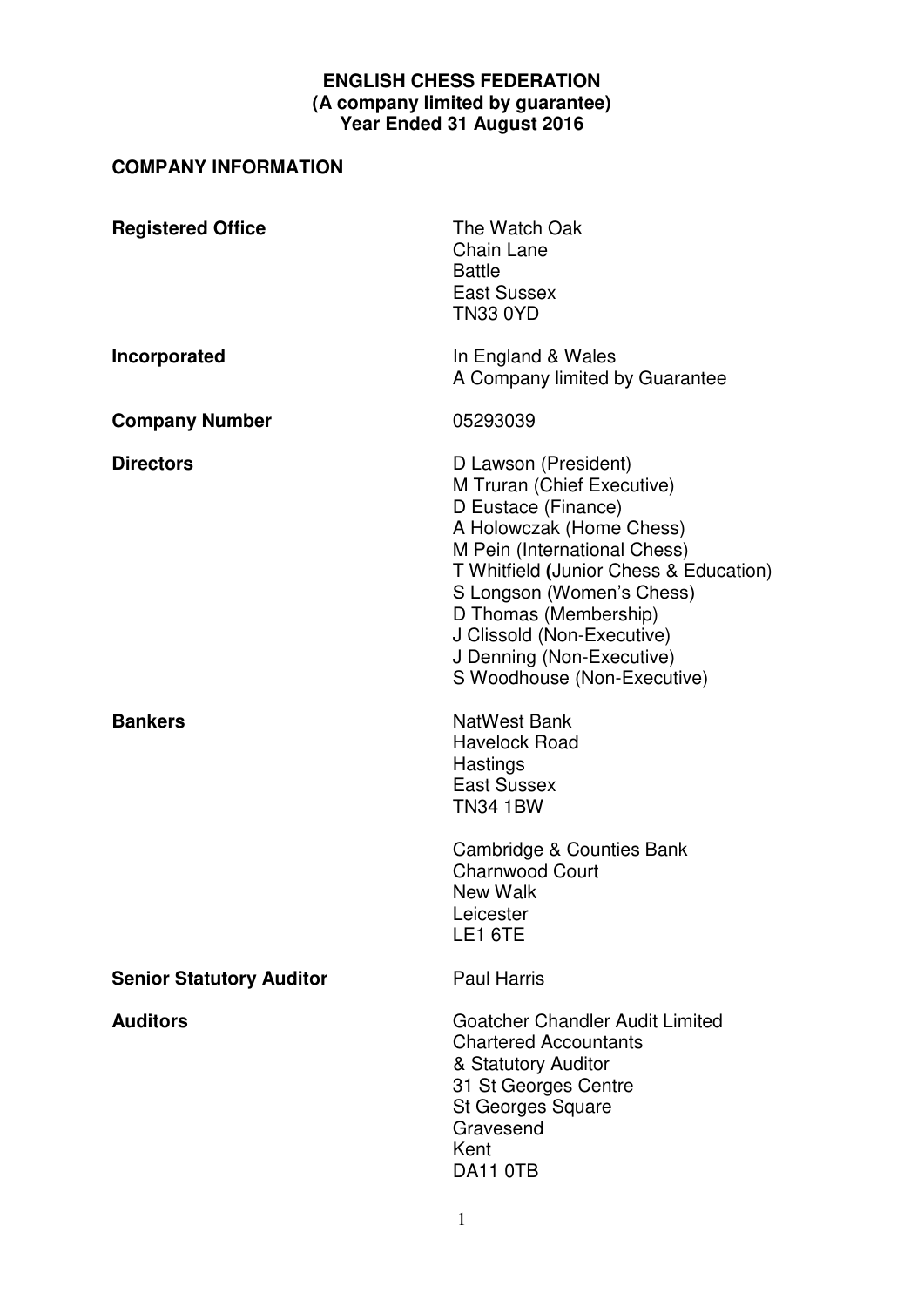## **DIRECTORS' REPORT**

The directors present herewith their report with the financial statements for the year from  $1<sup>st</sup>$  September 2015 to  $31<sup>st</sup>$  August 2016.

#### **Principal Activities**

The principal activities of the company are to encourage the study and practice of chess in England, to maintain the British Chess Championships, and to promote national and international chess tournaments in England.

#### **Directors**

The following served as directors during the period to the date of this report:

Dominic Lawson Mike Truran (from 15/01/2016) Phil Ehr (to 17/10/2015) David Thomas David Eustace Alex Holowczak Traci Whitfield Julian Clissold Bob Kane (to 17/10/2015) David Openshaw (to 17/10/2015) John Foley (to 17/10/2015) Julie Denning (from 17/10/2015) Malcolm Pein (from 17/10/2015)

**Secretary** John Philpott (to 15/10/2016)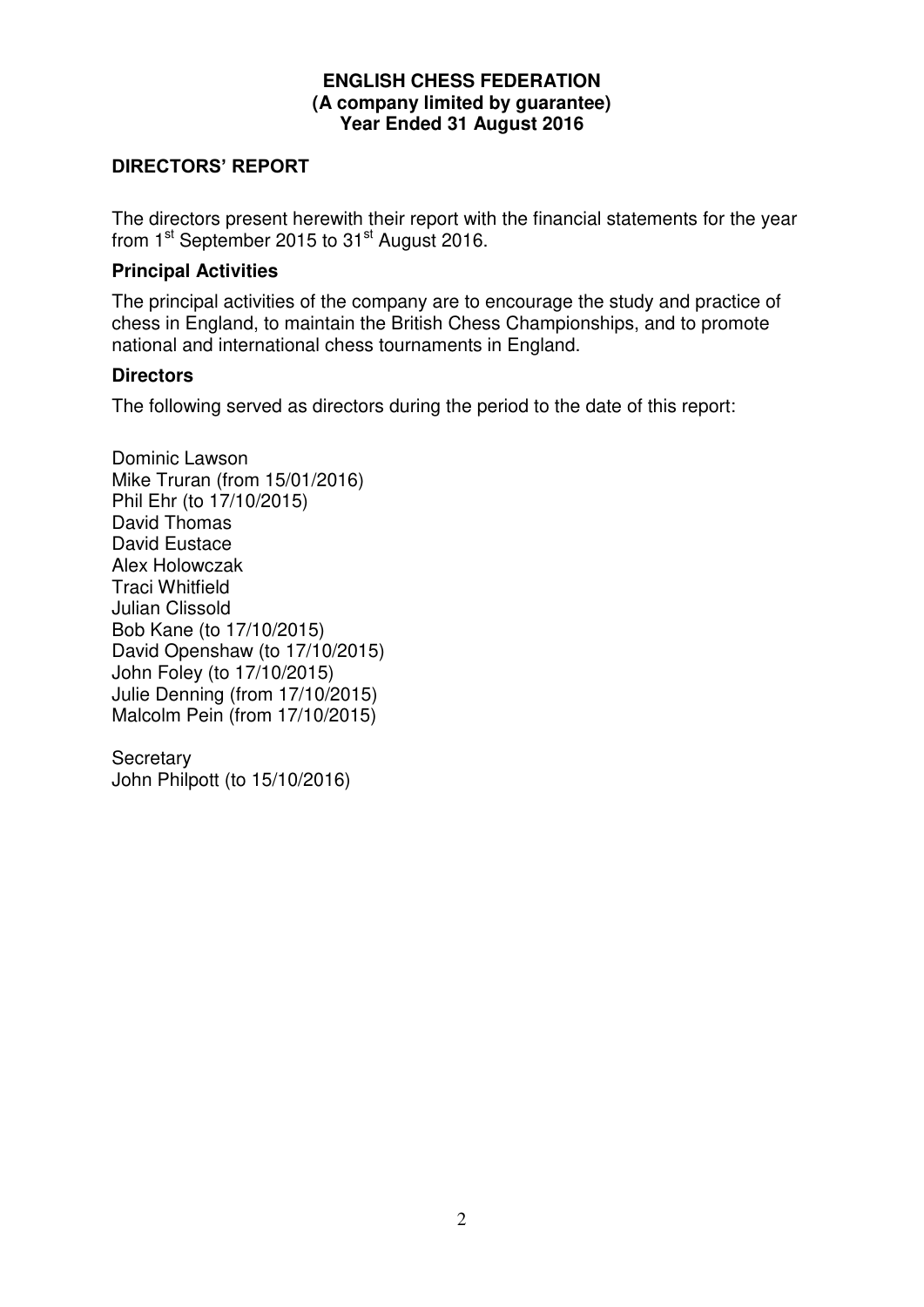## **DIRECTORS' REPORT**

#### **Statement of Directors' responsibilities**

The directors are responsible for preparing the report of the Directors and the financial statements in accordance with applicable law and regulations.

Company law requires the directors to prepare financial statements for each financial year. Under that law the directors have elected to prepare the financial statements in accordance with United Kingdom Generally Accepted Accounting Practice (United Kingdom Accounting Standards and applicable law). Under company law the directors must not approve the financial statements unless they are satisfied that they give a true and fair view of the state of affairs of the company and of the profit or loss of the company for that period. In preparing those financial statements the directors are required to:

- Select suitable accounting policies and then apply them consistently;
- Make judgements and accounting estimates that are reasonable and prudent;
- Prepare the financial statements on a going concern basis unless it is inappropriate to presume that the company will continue in business.

The directors are responsible for keeping adequate accounting records which are sufficient to show and explain the company's transactions and disclose with reasonable accuracy at any time the financial position of the company and enable them to ensure that the financial statements comply with the Companies Act 2006. They are also responsible for safeguarding the assets of the company and hence for taking reasonable steps for the prevention and detection of fraud and other irregularities.

#### **Statement of disclosure of information to auditors**

So far as the directors are aware, there is no relevant audit information (as defined by section 418 of the Companies Act 2006) of which the company's auditors are unaware, and each director has taken all the steps that he ought to have taken as a director in order to make himself aware of any relevant audit information and to establish that the company's auditors are aware of that information.

#### **Auditors**

The auditors, Goatcher Chandler Audit Limited, were reappointed as auditors at the Annual General Meeting on 16 October 2016.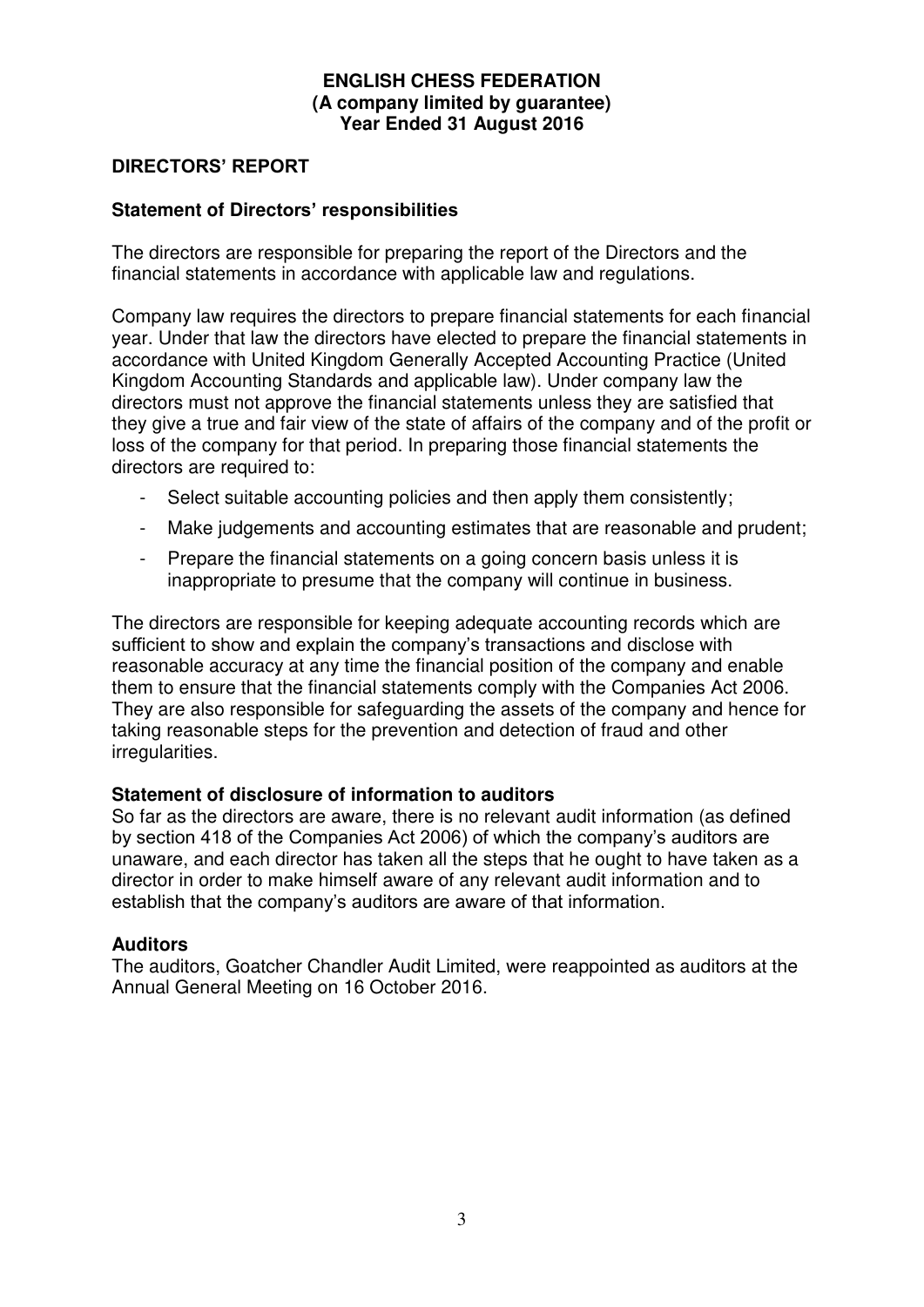# **DIRECTORS' REPORT**

This report has been prepared in accordance with the special provisions of Part 15 of the Companies Act 2006 relating to small companies.

# **ON BEHALF OF THE BOARD**

…………………………... David Eustace – Director

Date: 28/03/2018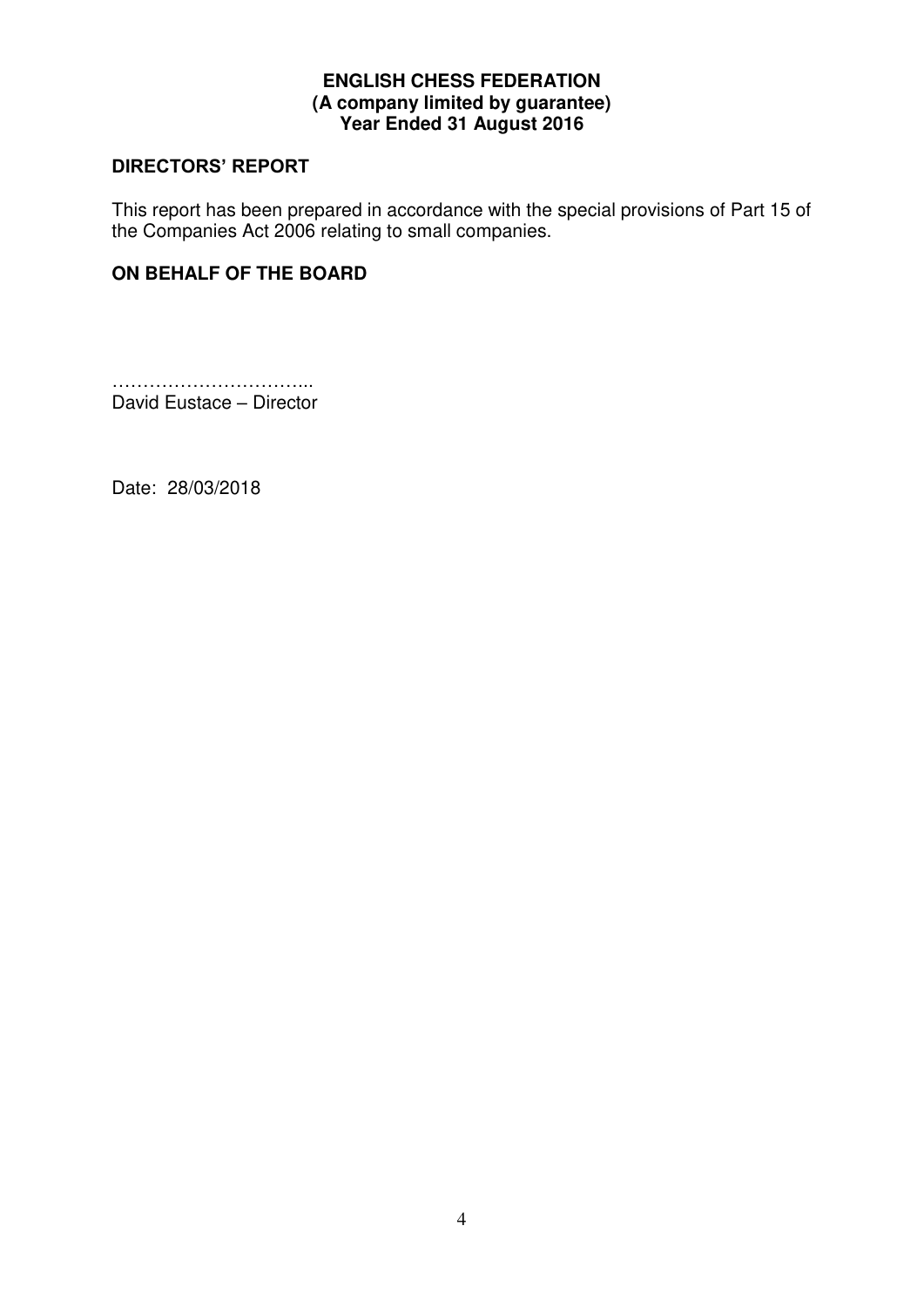#### **REPORT OF THE INDEPENDENT AUDITORS TO THE MEMBERS OF THE ENGLISH CHESS FEDERATION**

We have audited the financial statements of the English Chess Federation for the year ended 31 August 2016 on pages seven to fourteen. The financial reporting framework that has been applied in their preparation is applicable law, and of the Financial Reporting Standard for Smaller Entities (effective January 2015) (United Kingdom Generally Accepted Accounting Practice applicable to smaller entities).

This report is made solely to the company's members, as a body, in accordance with Chapter 3 of Part 16 of the Companies Act 2006. Our audit work has been undertaken so that we might state to the company's members those matters we are required to state to them in an auditors' report and for no other purpose. To the fullest extent permitted by law, we do not accept or assume responsibility to anyone other than the company and the company's members as a body, for our audit work, for this report, or for the opinions we have formed.

#### **Respective responsibilities of the directors and auditors**

As explained more fully in the Statement of Directors Responsibilities set out on page two, the company's directors are responsible for the preparation of financial statements and for being satisfied that they give a true and fair view. Our responsibility is to audit and express an opinion on the financial statements in accordance with applicable law and International Standards on Auditing (UK and Ireland). Those standards require us to comply with the Auditing Practices Board (APB's) Ethical Standards for Auditors including "APB Ethical Standard - Provisions Available for Small Entities (Revised)", in the circumstances set out in note thirteen to the financial statements.

#### **Scope of the audit of the financial statements**

An audit involves obtaining evidence about the amounts and disclosures in the financial statements sufficient to give reasonable assurance that the financial statements are free from material misstatement, whether caused by fraud or error. This includes an assessment of: whether the accounting policies are appropriate to the company's circumstances and have been consistently applied and adequately disclosed; the reasonableness of significant accounting estimates made by the directors; and the overall presentation of the financial statements. In addition, we read all of the financial and non-financial information in the Directors Report to identify material inconsistencies with the audited financial statements and to identify any information that is apparently materially incorrect based on, or materially inconsistent with, the knowledge acquired by us in the course of performing the audit. If we become of any apparent misstatements or inconsistencies we consider the implications for our report.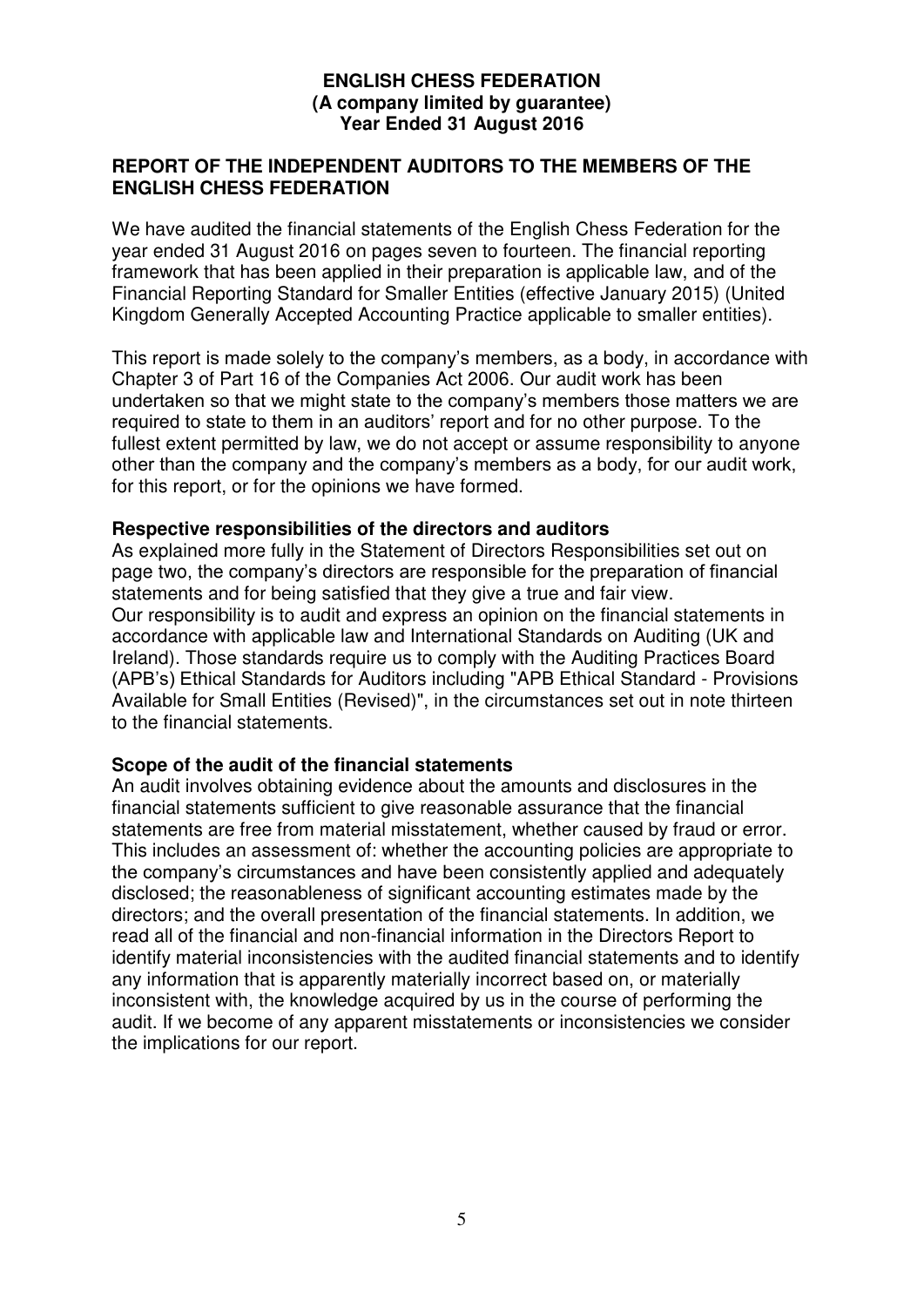#### **REPORT OF THE INDEPENDENT AUDITORS TO THE MEMBERS OF THE ENGLISH CHESS FEDERATION CONTINUED**

#### **Opinion on financial statements**

In our opinion the financial statements:

- give a true and fair view of the state of the company's affairs as at  $31<sup>st</sup>$  August 2016, and of its surplus for the period then ended;
- have been prepared in accordance with United Kingdom Generally Accepted Accounting Practice applicable to Smaller Entities; and
- the financial statements have been properly prepared in accordance with the requirements of the Companies Act 2006

#### **Opinion on other matter prescribed by the Companies Act 2006**

In our opinion the information given in the Directors' Report for the financial year for which the financial statements are prepared is consistent with the financial statements.

#### **Matters on which we are required to report by exception**

We have nothing to report in respect of the following matters where the Companies Act 2006 requires us to report to you if, in our opinion:

- Adequate accounting records have not been kept, or returns adequate for our audit have not been received from branches not visited by us; or
- The financial statements are not in agreement with the accounting records or returns; or
- Certain disclosures of directors remuneration specified by law are not made; or
- We have not received all of the information and explanations we require for our audit; or
- The directors were not entitled to prepare the financial statements in accordance with the small companies' regime and take advantage of the small companies' exemption from the requirement to prepare a Strategic Report or in preparing the Report of the Directors.

Paul Harris (Senior Statutory Auditor) for and on behalf of Goatcher Chandler Audit Limited Chartered Accountants & Statutory Auditor 31 St Georges Centre St Georges Square Gravesend Kent DA11 0TB

Date …………………….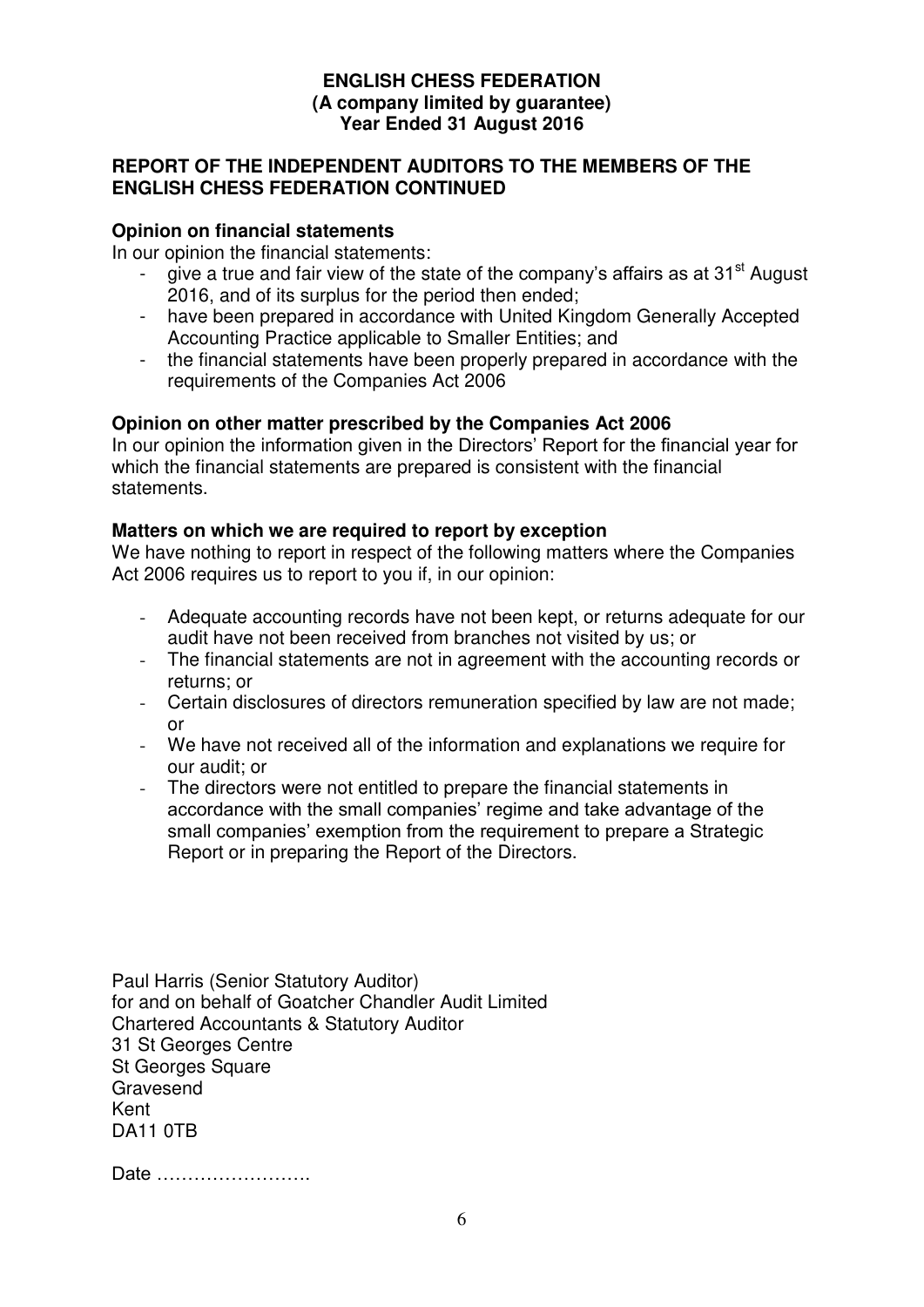# **PROFIT AND LOSS ACCOUNT**

|                                                          | <b>Notes</b> | 2016<br>£         | 2015<br>£         |
|----------------------------------------------------------|--------------|-------------------|-------------------|
| Turnover                                                 |              | 515,054           | 426,783           |
| Expenditure<br><b>Operating Profit</b>                   |              | 497,890<br>17,164 | 367,336<br>59,447 |
| Bank interest received                                   |              | 978               | 261               |
| <b>Surplus on ordinary activities</b><br>before taxation | 3            | 18,142            | 59,708            |
| Taxation on profit on ordinary activities                | 4            | 4,275             | 12,750            |
| <b>Surplus after taxation</b>                            |              | 13,867            | 46,958            |
| Balance brought forward                                  |              | 63,541            | 14,501            |
| General fund transferred from reserves                   |              |                   | 2,082             |
| <b>Balance carried forward</b>                           |              | 77,408            | 63,541            |

The notes form part of these financial statements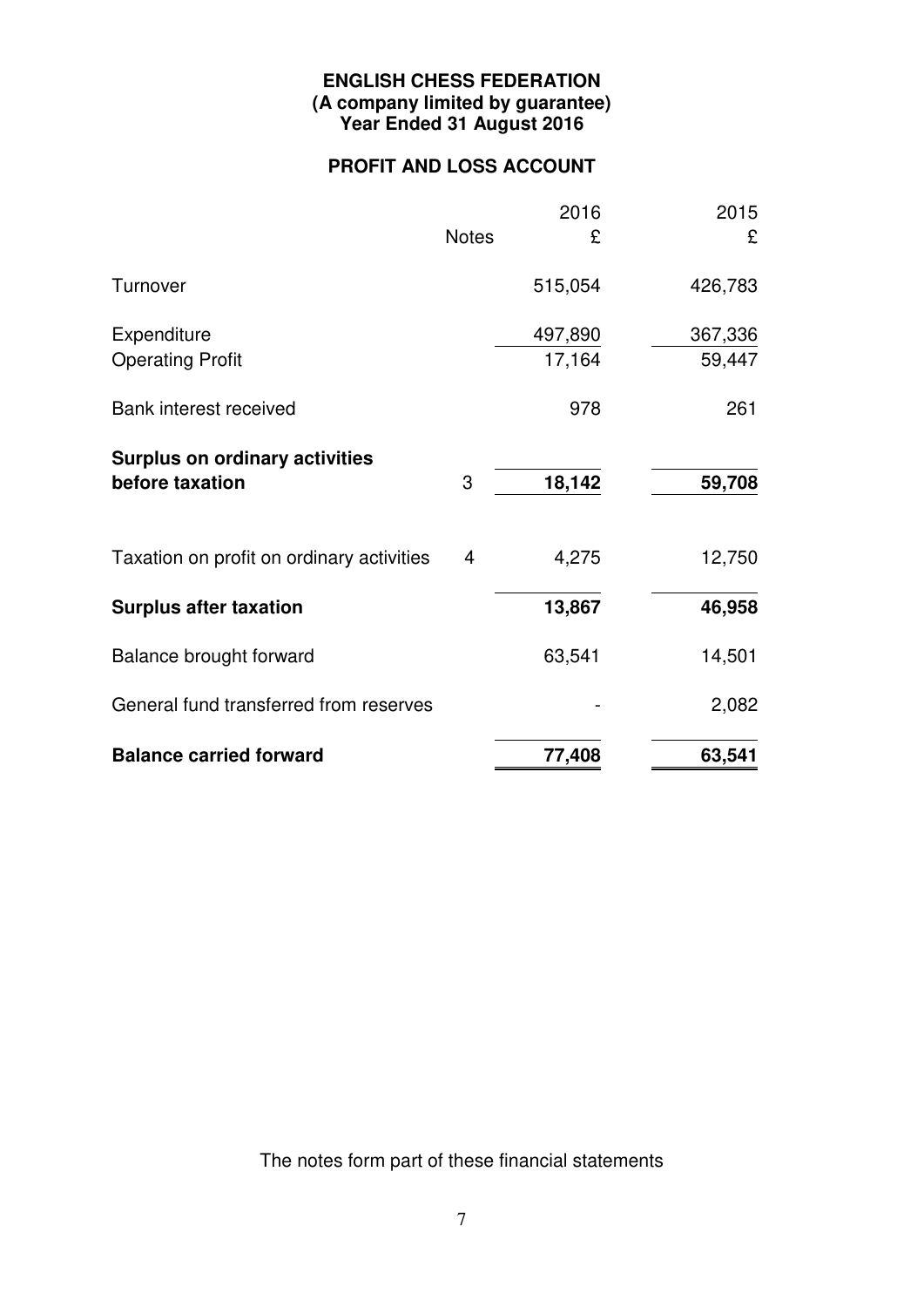#### **BALANCE SHEET**

|                                            | <b>Notes</b> | 2016<br>£ | 2015<br>£ |
|--------------------------------------------|--------------|-----------|-----------|
| <b>Fixed Assets</b><br><b>Fixed Assets</b> | 5            | 1,789     | 2,812     |
| <b>Current Assets</b>                      |              |           |           |
| <b>Debtors</b>                             | 6            | 68,674    | 66,156    |
| Cash at Bank and in Hand                   |              | 250,217   | 275,537   |
|                                            |              | 318,891   | 341,693   |
| <b>Creditors</b>                           |              |           |           |
| Amounts falling due within 1 year          | 7            | 205,064   | 242,756   |
| <b>Net Current Assets</b>                  |              | 113,827   | 98,937    |
| <b>Net Assets</b>                          |              | 115,616   | 101,749   |
|                                            |              |           |           |
| <b>Represented by:</b>                     |              |           |           |
| Profit and loss account                    | 8            | 77,408    | 63,541    |
| <b>Reserves</b>                            | 8            | 38,208    | 38,208    |
|                                            |              | 115,616   | 101,749   |

The financial statements have been prepared in accordance with the provisions of Part 15 of the Companies Act 2006 relating to small companies and with the Financial Reporting Standard for Smaller Entities (effective January 2015)

Registered Number: 05293039

The notes form part of these financial statements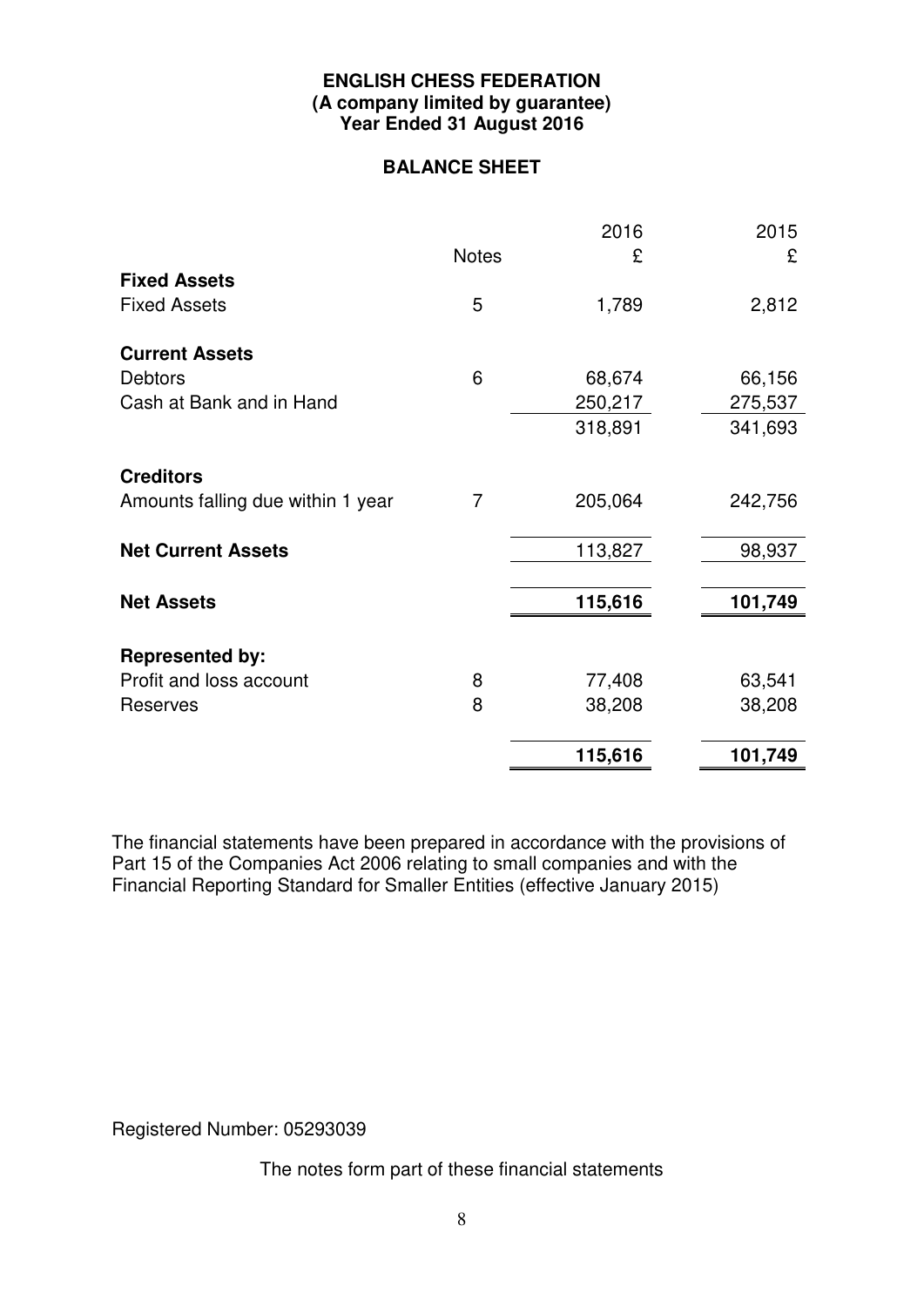# **BALANCE SHEET - CONTINUED**

These financial statements were approved by the Board of Directors on 28/03/2018 and were signed on its behalf by:

……………………………………… David Eustace - Director

The notes form part of these financial statements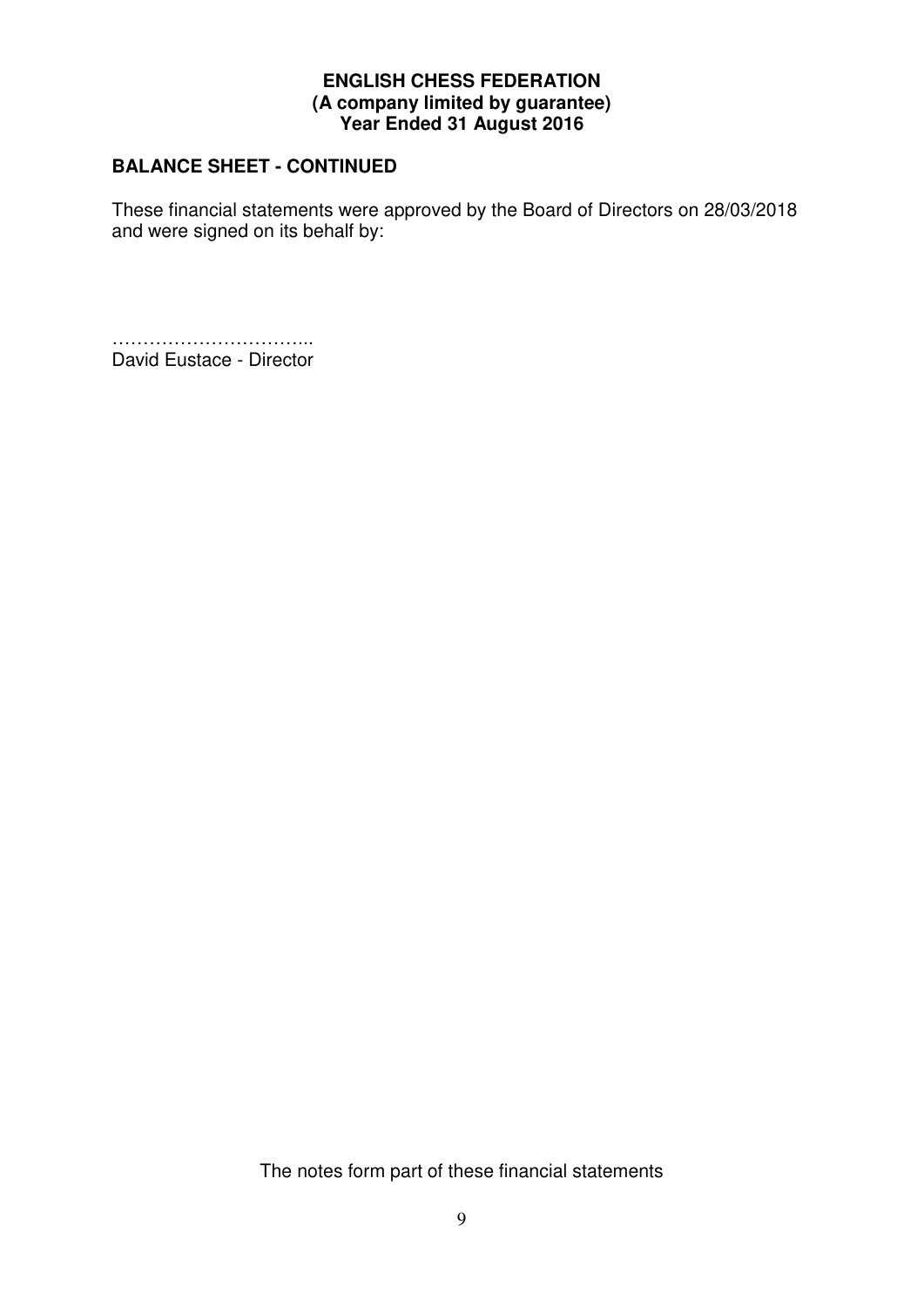#### **NOTES TO THE FINANCIAL STATEMENTS**

#### **1. Accounting Policies**

The following accounting policies have been used consistently in dealing with items which are considered significant in relation to the company's financial statements and there have been no material changes during the period.

#### *Accounting Convention*

The financial statements have been prepared in accordance with the Financial Reporting Standard for Smaller Entities (effective April 2008) and under the historical cost convention.

#### *Turnover*

Turnover represents the sales of services, subscriptions and grants received excluding value added tax. Turnover is recognised in the accounting period to which it relates. Turnover related to specific events and the expenditure related to that event is recognised in the financial year in which the final day of that event falls.

#### *Expenditure*

Expenditure represents the directly attributable costs of providing goods and services.

#### *Recognition of fixed assets*

Current assets are initially recognised at the purchase price plus all directly attributable costs of bringing the asset into service.

#### *Tangible fixed assets and depreciation*

Depreciation is provided on a straight line basis in order to write off each asset over its estimated useful life as follows:-

• Computer and other equipment 20% (5 years)

Assets acquired from the British Chess Federation were fully depreciated at the start of the financial year.

No value is recognised in the accounts for these assets.

#### *Events that have not yet commenced or have not been completed*

Entry fees and other payments received are recognised at the point that the event is completed. Where cash has been received for an event that had not commenced or has not been finished at year end, this is recognised as a liability to the ECF and is included as accrued income. Likewise, where payments have been made for an event that has not commenced or is not complete at year-end this is recognised as an asset to the ECF and is included as a prepayment.

#### *Subscriptions*

Members' subscriptions are credited when received, but a provision has been made in the accounts for the element of subscriptions paid in advance that relates to future years.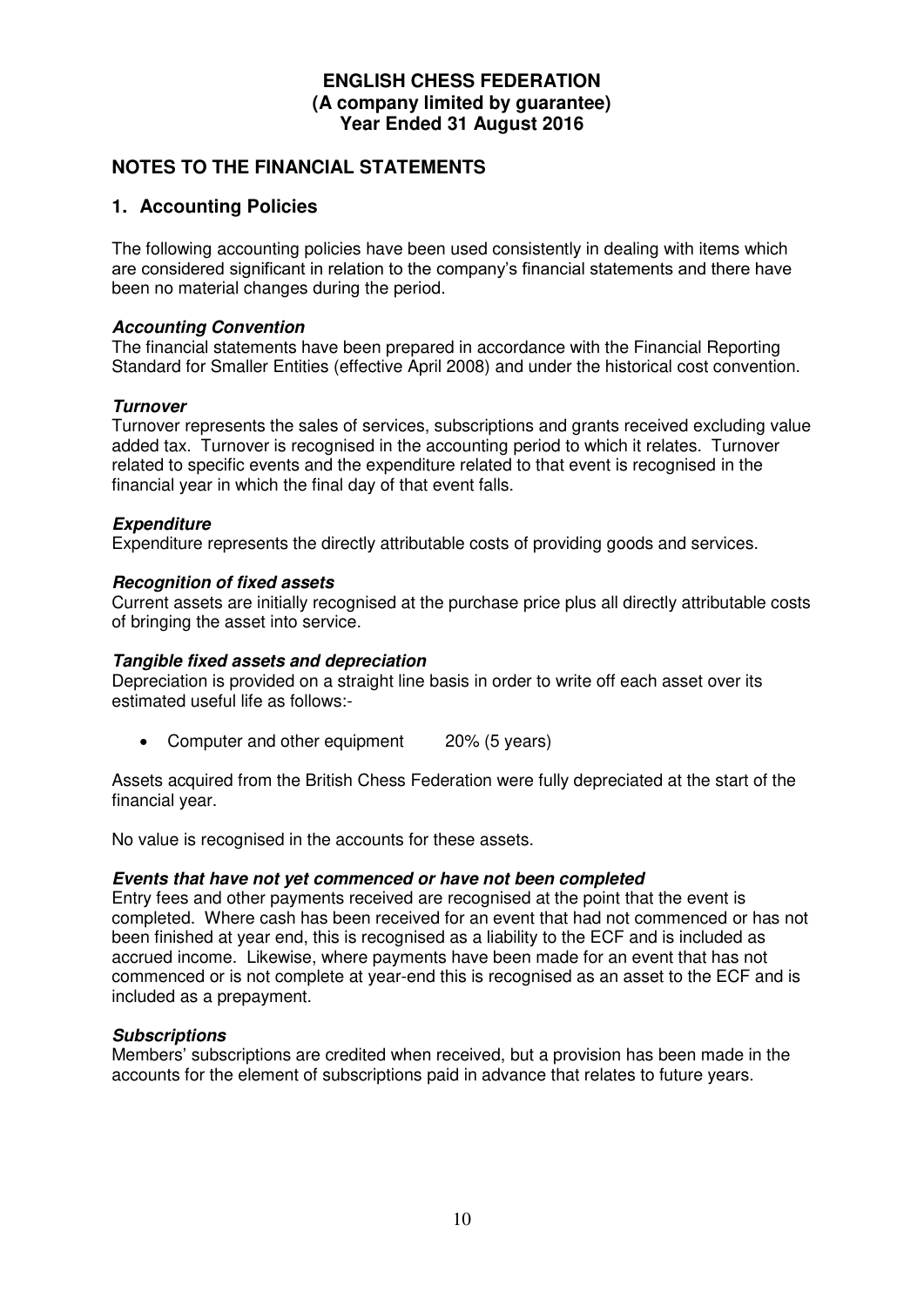## **NOTES TO THE FINANCIAL STATEMENTS**

#### **1. Accounting Policies (Continued)**

#### *Operating leases*

Payments made under operating leases are charged to expenditure in equal amounts in accordance with the terms of the lease. Amounts owing under operating leases are disclosed in Note 9 on page 14.

#### *Foreign currencies*

Monetary assets and liabilities in foreign currencies are translated into sterling at the rates if exchange ruling at the balance sheet date. Transactions in foreign currencies are translated into sterling at the rate ruling on the date of the transaction. Exchange differences are taken into account at arriving at the operating profit.

|                        | 2016   | 2015   |
|------------------------|--------|--------|
|                        | £      | £      |
| 2. Staff Costs         |        |        |
| Wages and salaries     | 52,236 | 38,289 |
| <b>Social Security</b> | 1,951  |        |
|                        |        |        |
|                        | 54,187 | 38,289 |

The average monthly number of employees was as follows:

|                                                                                | 2016  | 2015  |
|--------------------------------------------------------------------------------|-------|-------|
| Administration                                                                 | 3     | 3     |
|                                                                                | 3     | 3     |
|                                                                                | 2016  | 2015  |
|                                                                                | £     | £     |
| 3. Operating Profit                                                            |       |       |
| Operating profit is stated after charging/(crediting):<br><b>Bank interest</b> | (978) | (261) |
| Auditors' remuneration                                                         | 3,100 | 3,000 |
| Depreciation - owned assets                                                    | 1,023 | 1,463 |
|                                                                                |       |       |
| Operating lease rentals - land & buildings                                     | 382   | 382   |
| Operating lease rentals - hire of plant & machinery                            | 5,200 | 5,200 |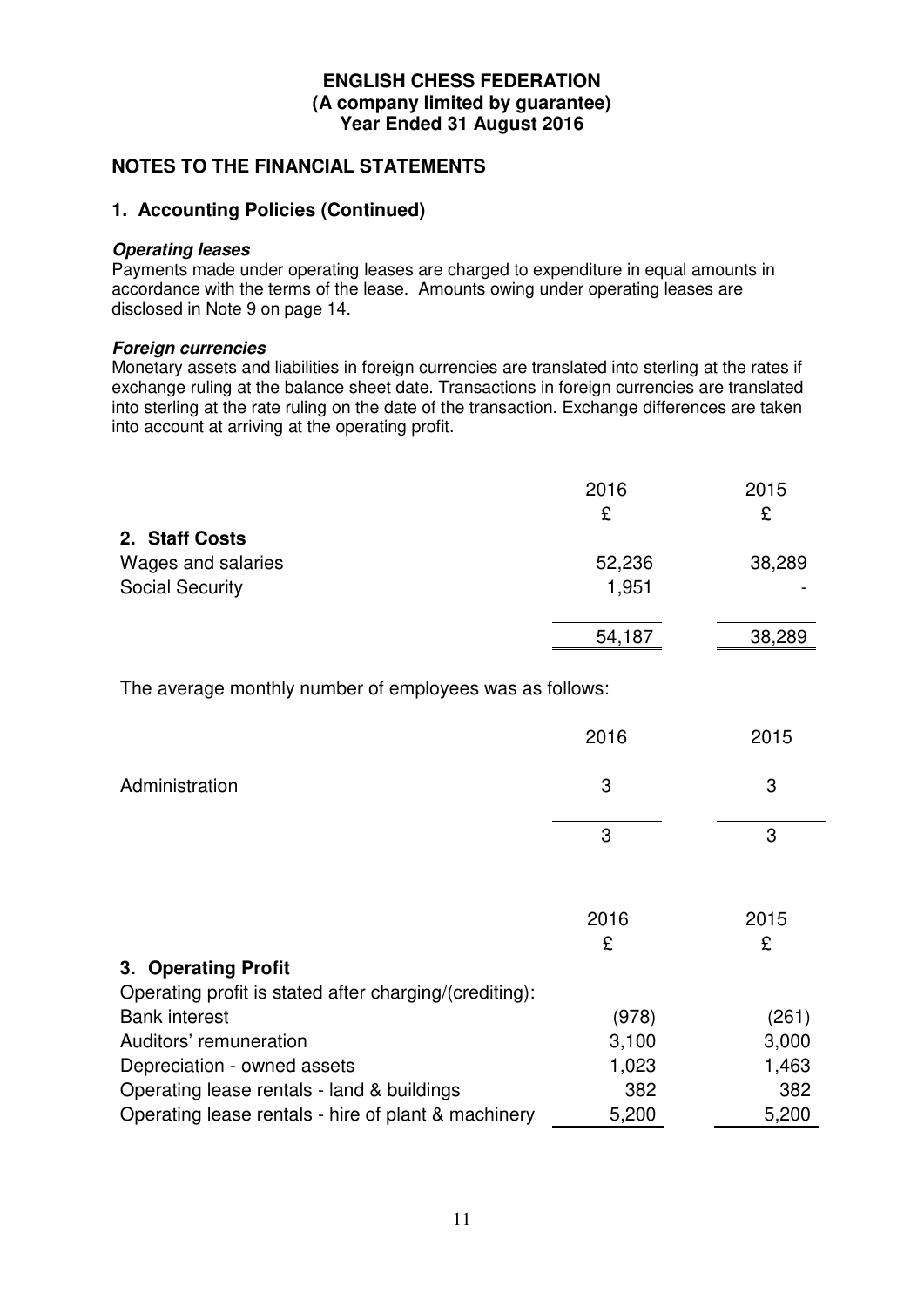# **NOTES TO THE FINANCIAL STATEMENTS**

# **4. Taxation**

## **Analysis of the tax charge**

The tax charge on the profit on ordinary activities for the year was as follows:

| 2016  | 2015   |
|-------|--------|
| £     | £      |
|       |        |
| 4,573 | 12,750 |
| (298) |        |
| 4,275 | 12,750 |
|       |        |

# **5. Tangible Fixed Assets**

|                                         | <b>Office</b><br><b>Equipment</b><br>£ | <b>Total</b><br>£ |
|-----------------------------------------|----------------------------------------|-------------------|
| <b>Cost</b>                             |                                        |                   |
| At 1 September 2015<br><b>Additions</b> | 20,525                                 | 20,525            |
| At 31 August 2016                       | 20,525                                 | 20,525            |
| <b>Depreciation</b>                     |                                        |                   |
| At 1 September 2015                     | 17,713                                 | 17,713            |
| Charge for the year                     | 1,023                                  | 1,023             |
| At 31 August 2016                       | 18,736                                 | 18,736            |
| <b>Net Book Value</b>                   |                                        |                   |
| At 31 August 2016                       | 1,789                                  | 1,789             |
| At 31 August 2015                       | 2,812                                  | 2,812             |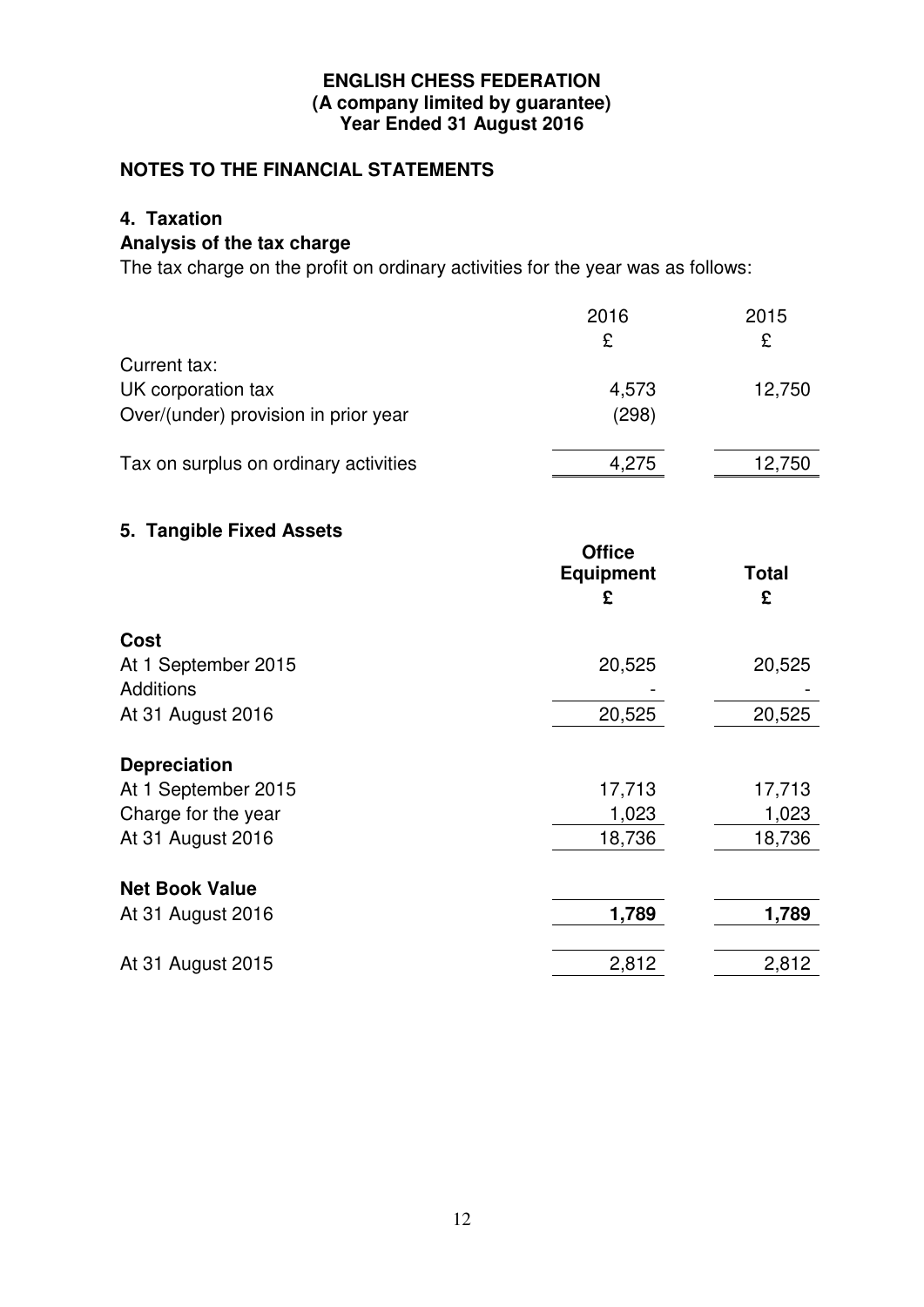# **NOTES TO THE FINANCIAL STATEMENTS**

| 6. Debtors                             | 2016    | 2015    |
|----------------------------------------|---------|---------|
|                                        | £       | £       |
| Trade debtors                          | 8,613   | 8,188   |
| Unfinished events                      | 38,128  | 36,773  |
| Other prepayments                      | 5,533   | 4,981   |
| Other debtors                          | 16,400  | 16,214  |
| <b>Total</b>                           | 68,674  | 66,156  |
|                                        |         |         |
| 7. Creditors                           | 2016    | 2015    |
|                                        | £       | £       |
| Creditors and accrued expenses         | 56,784  | 65,248  |
| Creditors - English Championship prize | 7,500   | 9,000   |
| Subscriptions received in advance      | 75,147  | 80,785  |
| Unfinished events                      | 45,030  | 47,200  |
| Taxation and social security           | 20,603  | 40,523  |
| <b>Total</b>                           | 205,064 | 242,756 |
| 8. Reserves                            | 2016    | 2015    |
|                                        | £       | £       |
| <b>Profit and loss account</b>         |         |         |
| At 1 September 2015                    | 63,541  | 14,501  |
| Surplus for the year                   | 13,867  | 46,958  |
| Transfer from other reserves           |         | 2,082   |
| At 31 August 2016                      | 77,408  | 63,541  |